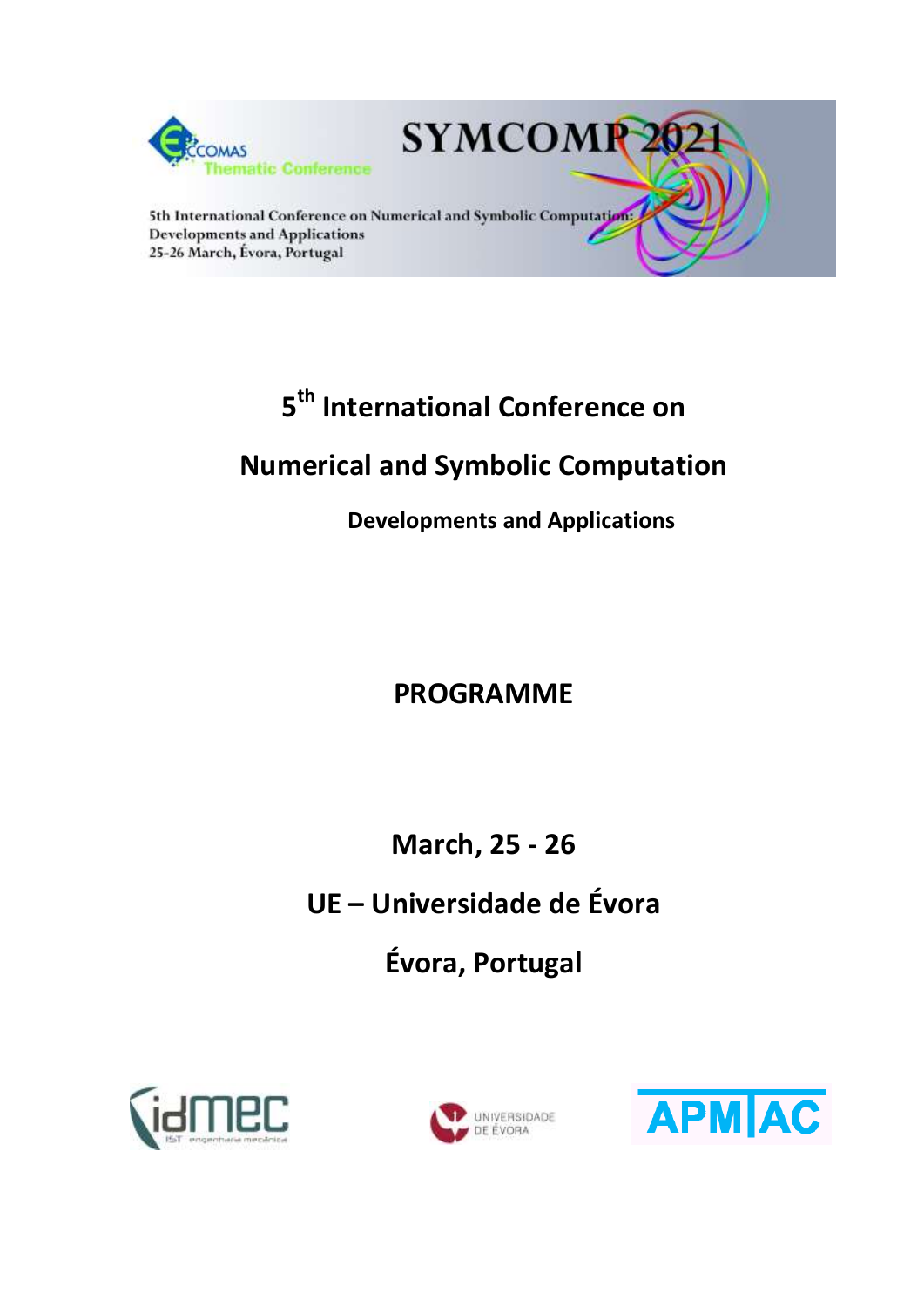

*March 25- 26, 2021,UE, Évora, Portugal, ©ECCOMAS.*

#### **THURSDAY, MARCH, 25 2021**

# *University of Évora* **–** *ROOM A*

#### **OPENING CEREMONY: 08:30 – 08:55**

|           | PLENARY SESSION I - CHAIR: Prof. Mourad Bezzeghoud        |             |
|-----------|-----------------------------------------------------------|-------------|
| <b>SP</b> | NEURAL NETWORKS VERSUS IMMUNE NETWORKS: INTERESTING       | 09:00 09:45 |
|           | <b>OBSERVATIONS AND NEW QUESTIONS</b>                     |             |
|           | Professor Ton Coolen, Radboud University, The Netherlands |             |

|     | SESSION I A: Numerical and Symbolic Computation in Mathematics, 10:00 - 11:00                        |                                                        |  |
|-----|------------------------------------------------------------------------------------------------------|--------------------------------------------------------|--|
|     | CHAIR: Prof. Ana C. Conceição and Prof. José Alberto Rodrigues                                       |                                                        |  |
| ID  | <b>COMMUNICATION TITLE</b>                                                                           | <b>AUTHORS</b>                                         |  |
| A07 | A Domain Specific Language for Operator Theory                                                       | Tiago Corrêa, Ana C. Conceição<br>and Paula V. Martins |  |
| A23 | First results from a novel multiple species predator-prey                                            | Sérgio Cavaleiro Costa, F. M.                          |  |
|     | optimization algorithm                                                                               | Janeiro and Isabel Malico                              |  |
| A29 | MATLAB data structure for the test batch plants aiming to an<br>efficient PID controller auto-tuning | João Lima                                              |  |
| A26 | The design of new operator theory algorithms                                                         | Ana Conceição                                          |  |
| A27 | Dynamic and interactive active learning tools                                                        | Ana Conceição                                          |  |

| SESSION II A: Discrete Dynamical Systems, 11:15-13:00    |                                                      |                                                                                             |
|----------------------------------------------------------|------------------------------------------------------|---------------------------------------------------------------------------------------------|
| <b>CHAIR: Prof. Sara Fernandes and Prof Clara Grácio</b> |                                                      |                                                                                             |
| ID                                                       | <b>COMMUNICATION TITLE</b>                           | <b>AUTHORS</b>                                                                              |
| A40                                                      | <b>Characterization of marble blocks</b>             | Nada El Bouziani, Carlos<br>Correia Ramos, Mouhaydine<br><b>Tlemçani and Sara Fernandes</b> |
| A42                                                      | <b>Modelling Forest Fires using Complex Networks</b> | Sara Perestrelo, Maria C.<br>Grácio, Luís M Lopes and Nuno<br>A. Ribeiro                    |
| A44                                                      | Coupling, chaos and stabilization strategy           | Sara Fernandes, Luís Mário<br>Lopes and Maria Clara Grácio                                  |
| A46                                                      | Vibrational Properties of Non-Homogeneous Materials  | Luís Bandeira and Carlos<br><b>Correja Ramos</b>                                            |
| A52                                                      | Several approaches to synchronization                | Rosário Laureano, Clara Grácio,<br>Luis Mário Lopes and Sara<br><b>Fernandes</b>            |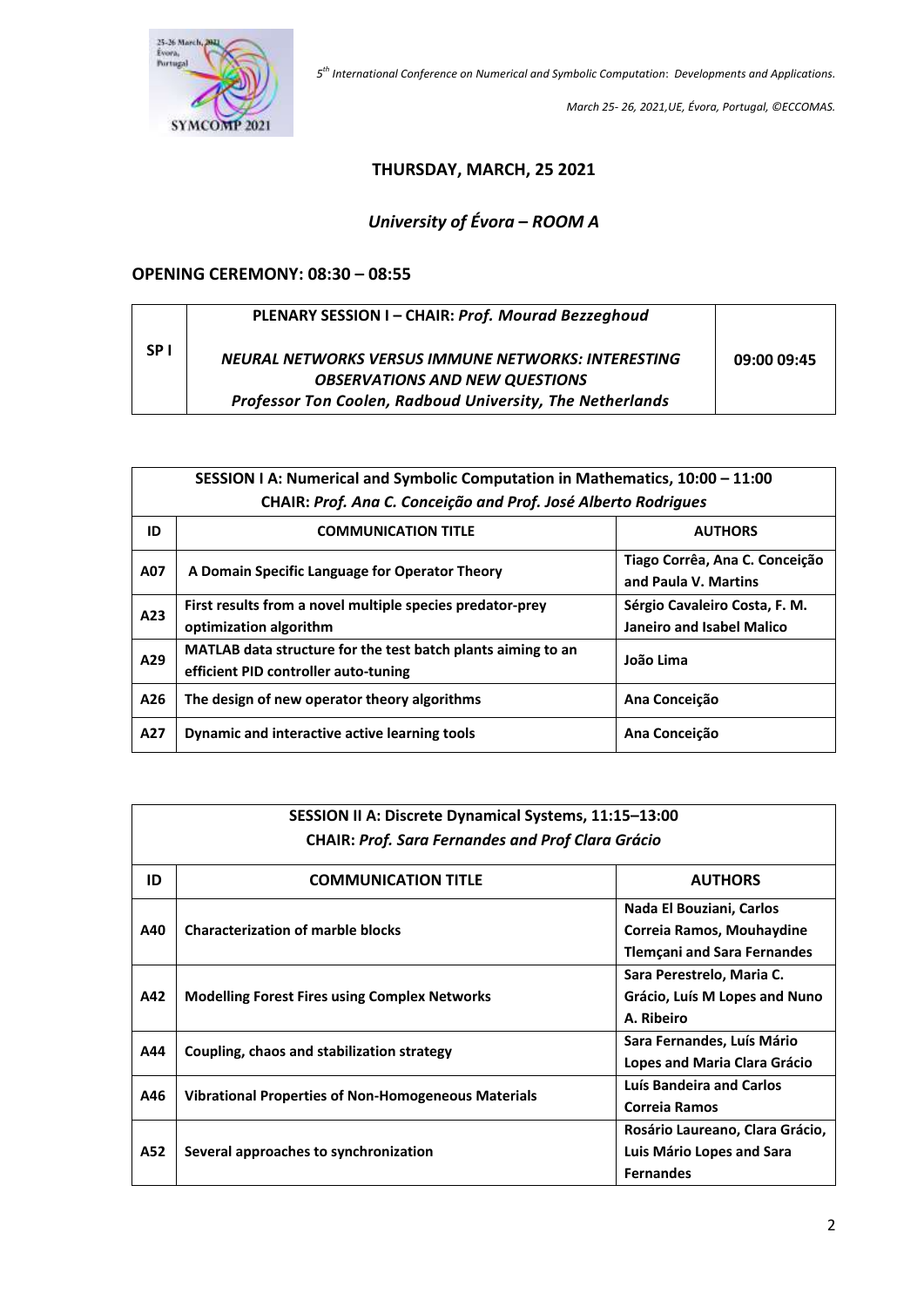

*March 25- 26, 2021,UE, Évora, Portugal, ©ECCOMAS.*

#### **THURSDAY, MARCH, 25 2021**

## *University of Évora* **–** *ROOM A*

| SESSION III A: Instrumentation and Signal Processing I, 14:00-15:30 |                                                                                                                |                                                                                                         |  |
|---------------------------------------------------------------------|----------------------------------------------------------------------------------------------------------------|---------------------------------------------------------------------------------------------------------|--|
|                                                                     | <b>CHAIR: Prof. Mouhaydine Tlemcani and Prof. Mourad Bezzeghoud</b>                                            |                                                                                                         |  |
| ID                                                                  | <b>COMMUNICATION TITLE</b>                                                                                     | <b>AUTHORS</b>                                                                                          |  |
| A34                                                                 | Mathematical modelling and simulation techniques review for<br>hybrid photovoltaic thermal system              | Md Tofael Ahmed, Masud Rana<br>Rashel, F. M. Janeiro and<br>Mouhaydine Tlemçani                         |  |
| A35                                                                 | Different optimization techniques of wireless mesh networks for<br>photovoltaic application                    | Masud Rana Rashel, Oumaima<br>Mesbahi, Md Tofael Ahmed,<br>Mouhaydine Tlemcani and F.<br>M. Janeiro     |  |
| A36                                                                 | Impact models comparison using numerical simulation:<br>application to semi-automatic pistol dynamics modeling | Ricardo Pereira, Masud Rashel<br>and Mouhaydine Tlemcani                                                |  |
| A38                                                                 | A survey on human behaviour inspired algorithms                                                                | Oumaima Mesbahi,<br>Mouhaydine Tlemçani, F. M.<br>Janeiro, Khalid Kandoussi and<br>Abdeloawahed Hajjaji |  |

| SESSION IV A: Instrumentation and Signal Processing II, 15:45-16:45<br><b>CHAIR: Prof. Mouhaydine Tlemcani and Prof. Fernando M. Janeiro</b> |                                                                                                     |                                                                                                                 |
|----------------------------------------------------------------------------------------------------------------------------------------------|-----------------------------------------------------------------------------------------------------|-----------------------------------------------------------------------------------------------------------------|
| ID                                                                                                                                           | <b>COMMUNICATION TITLE</b>                                                                          | <b>AUTHORS</b>                                                                                                  |
| A39                                                                                                                                          | Development of an auto-calibration algorithm for spectra<br>measurement                             | <b>Samuel Fernandes,</b><br>Mouhaydine Tlemçani, Daniele<br><b>Bortoli and Manuel Feliciano</b>                 |
| A41                                                                                                                                          | Geotechnical and chemical study and analysis of the marble<br>quarry in the Alentejo area, Portugal | Chabane Souhila, Adnane Leila,<br>Tlemcani Mouhaydine, Jardim<br><b>Antonio and Bezzeghoud</b><br><b>Mourad</b> |
| A43                                                                                                                                          | <b>Characterization and Sensitivity Analysis of a Photovoltaic Panel</b>                            | Mina Nezamisavojbolaghi,<br><b>Erfan Davodian and</b><br><b>Mouhaydine Tlemcani</b>                             |

|       | PLENARY SESSION II - CHAIR: Prof. Amélia Loja                                                                 |             |
|-------|---------------------------------------------------------------------------------------------------------------|-------------|
| SP II | <b>MESHLESS METHODS IN COMPUTATIONAL MECHANICS</b><br>Professor Afzal Suleman, University of Victoria, Canada | 17:00 17:45 |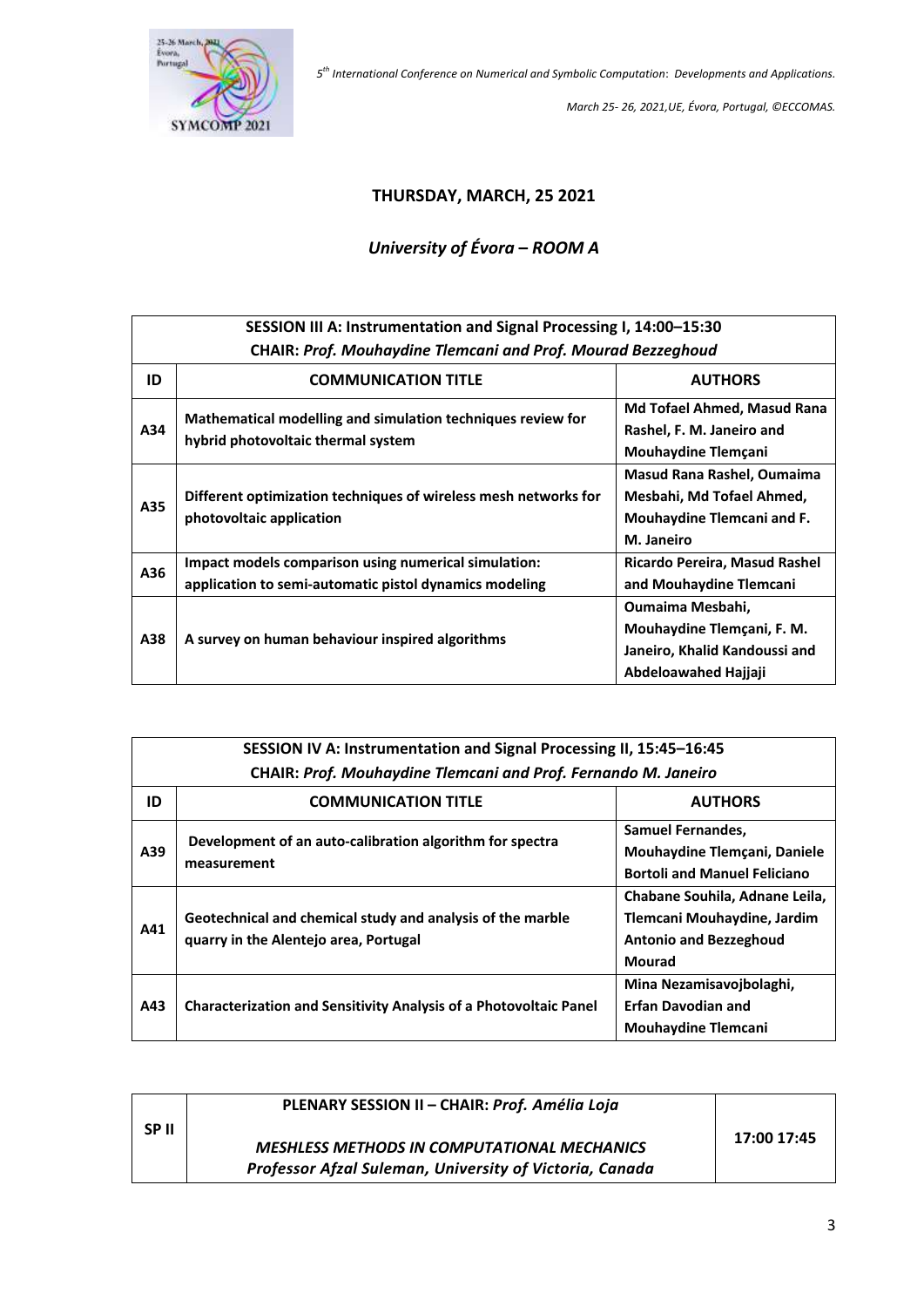

*March 25- 26, 2021,UE, Évora, Portugal, ©ECCOMAS.*

### **THURSDAY, MARCH, 25 2021**

# *University of Évora* **–** *ROOM B*

#### **OPENING CEREMONY: 08:30 – 08:55**

| SP <sub>1</sub> | <b>PLENARY SESSION I-CHAIR: Prof. Mourad Bezzeghoud</b>          |             |
|-----------------|------------------------------------------------------------------|-------------|
| <b>Room</b>     | <b>NEURAL NETWORKS VERSUS IMMUNE NETWORKS: INTERESTING</b>       | 09:00 09:45 |
|                 | <b>OBSERVATIONS AND NEW QUESTIONS</b>                            |             |
|                 | <b>Professor Ton Coolen, Radboud University, The Netherlands</b> |             |

|                                                    | SESSION I B: Control and Optimization Applications, 10:00 - 11:00                                                            |                                                                                       |  |
|----------------------------------------------------|------------------------------------------------------------------------------------------------------------------------------|---------------------------------------------------------------------------------------|--|
| CHAIR: Prof. Eugénio Garção and Prof. Inês Barbosa |                                                                                                                              |                                                                                       |  |
| ID                                                 | <b>COMMUNICATION TITLE</b>                                                                                                   | <b>AUTHORS</b>                                                                        |  |
| A11                                                | Analysis of a football kick by means of artificial intelligence                                                              | André Carvalho and Inês<br><b>Barbosa</b>                                             |  |
| A49                                                | Assessing on-off control for regulating temperature on a resin<br>transfer moulding process                                  | João Fonseca and José Garção                                                          |  |
| A33                                                | Design, build and test of a UAV wing: a study on the interaction<br>between topology optimization and additive manufacturing | Tiago Proença, Frederico<br>Afonso, Fernando Lau, Hugo<br>Policarpo and João Lourenço |  |

|     | SESSION II B: Computational Methodologies in Health Applications, 11:15-13:00 |                                        |  |
|-----|-------------------------------------------------------------------------------|----------------------------------------|--|
|     | <b>CHAIR: Prof. Lina Vieira and Prof. Margarida Ribeiro</b>                   |                                        |  |
| ID  | <b>COMMUNICATION TITLE</b>                                                    | <b>AUTHORS</b>                         |  |
|     | 3D Printing of Abdominal Immobilization Masks for Therapeutics:               | Jessica Duarte, Amélia Loja,           |  |
| A01 | <b>Dosimetric, Mechanical and Financial Analysis</b>                          | <b>Ricardo Portal and Lina Vieira</b>  |  |
| A09 | Different methods of measuring anxiety in patients undergoing                 | Maria Boal, Edgar Pereira and          |  |
|     | bone scintigraphy                                                             | Lina Vieira                            |  |
| A14 | Electric fields and new access gates in drug and gene delivery into           | Pascoal Silva, José Ferreira,          |  |
|     | the retina: a computational study                                             | <b>Paula Oliveira and Rufino Silva</b> |  |
|     | Accuracy comparison of two radiographic measurement                           | M. Margarida Ribeiro, Cátia            |  |
| A30 | techniques in maxillary sinus morphometry to define the human                 | Cartaxo, Daniela Nunes, Carlos         |  |
|     | biological profile after death: a study in vivo and post-mortem               | <b>Pereira and Silva Carina</b>        |  |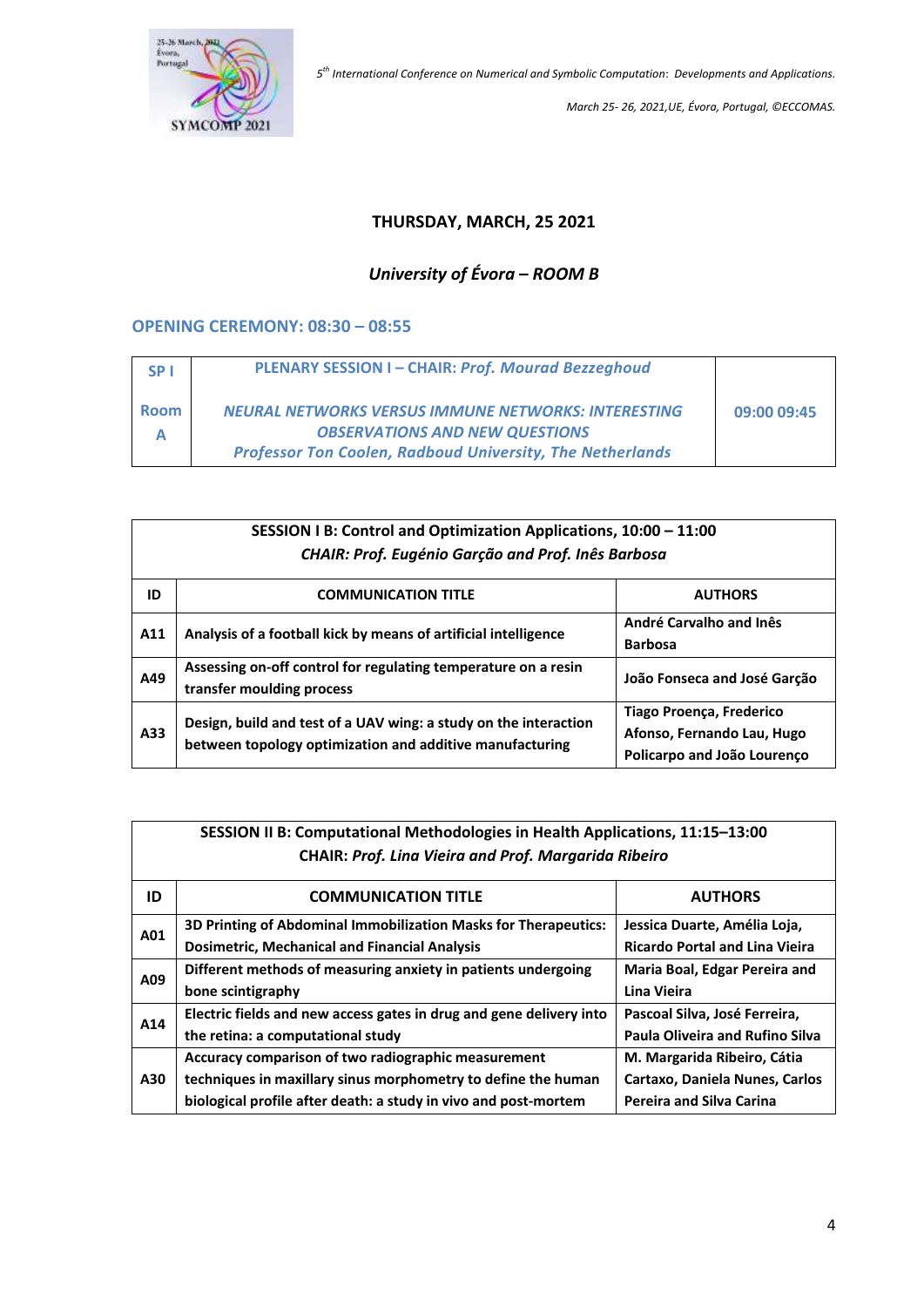

*March 25- 26, 2021,UE, Évora, Portugal, ©ECCOMAS.*

### **THURSDAY, MARCH, 25 2021**

# *University of Évora* **–** *ROOM B*

| SESSION III B: Computational Mechanics, 14:00-15:30<br>CHAIR: Prof. Pedro Areias and Prof. Luís L. Ferrás |                                                                                                                        |                                                                              |
|-----------------------------------------------------------------------------------------------------------|------------------------------------------------------------------------------------------------------------------------|------------------------------------------------------------------------------|
| ID                                                                                                        | <b>COMMUNICATION TITLE</b>                                                                                             | <b>AUTHORS</b>                                                               |
| A04                                                                                                       | Hermite finite elements for the vibrations and buckling of strain<br>gradient nano plates in hygro-thermal environment | Michele Bacciocchi, Nicholas<br><b>Fantuzzi and Antonio J.M.</b><br>Ferreira |
| A24                                                                                                       | A distributed order fractional viscoelastic model for small<br>deformations                                            | Luís L. Ferrás, Maria Luísa<br><b>Morgado and Magda Rebelo</b>               |
| A21                                                                                                       | Coupled instability problem of solids with periodic micro-<br>structure: symbolic computation and finite element model | Mariana João Figueiredo and<br><b>Miguel Matos Neves</b>                     |
| A45                                                                                                       | Fully anisotropic hyperelasto-plasticity with exponential<br>approximation by power series and scaling / squaring      | <b>Pedro Arejas</b>                                                          |

|     | SESSION IV B: Computational Methods for Integro-Differential Problems, 15:45-16:45<br>CHAIR: Prof. Paulo Vasconcelos and Prof. José A. Matos |                                                               |  |
|-----|----------------------------------------------------------------------------------------------------------------------------------------------|---------------------------------------------------------------|--|
| ID  | <b>COMMUNICATION TITLE</b>                                                                                                                   | <b>AUTHORS</b>                                                |  |
| A10 | Rational approximation from spectral Tau solutions                                                                                           | João Matos, José Matos and<br><b>Paulo Vasconcelos</b>        |  |
| A12 | Effectiveness of floating-point precision on the numerical<br>approximation by Spectral methods                                              | José A. Matos and Paulo B.<br>Vasconcelos                     |  |
| A13 | Tau method for pde's: contribution for the spectral numerical<br>software Tau toolbox                                                        | Paulo Vasconcelos, José A. M.<br><b>Matos and Nilson Lima</b> |  |

| <b>SPII</b>      | PLENARY SESSION II - CHAIR: Prof. Amélia Loja                                                                        |             |
|------------------|----------------------------------------------------------------------------------------------------------------------|-------------|
| <b>Room</b><br>A | <b>MESHLESS METHODS IN COMPUTATIONAL MECHANICS</b><br><b>Professor Afzal Suleman, University of Victoria, Canada</b> | 17:00 17:45 |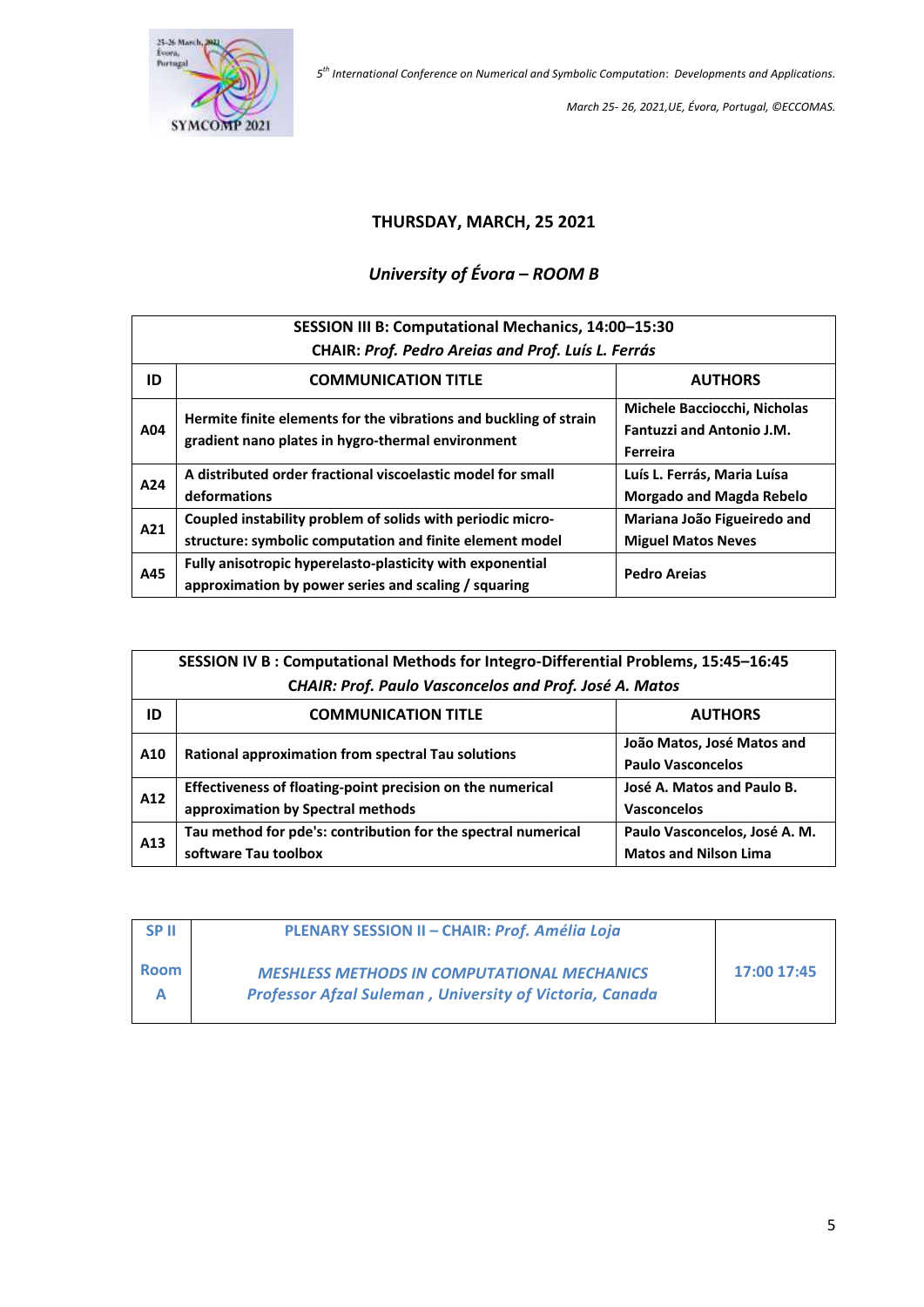

*March 25- 26, 2021,UE, Évora, Portugal, ©ECCOMAS.*

## **FRIDAY, MARCH, 26 2021**

# *University of Évora* **–** *ROOM A*

|        | PLENARY SESSION III - CHAIR: Prof. José Alberto Rodriques        |             |
|--------|------------------------------------------------------------------|-------------|
| SP III | <b>FRACTURE MECHANICS ACROSS SPACE AND TIME</b>                  | 09:00 09:45 |
|        | Professor Stéphane Bordas - Université du Luxembourg, Luxembourg |             |

|     | SESSION V A: Simulation and Optimization of Fluid Flow, Heat and Mass Transfer, 10:00 - 11:45              |                                                                                                             |  |
|-----|------------------------------------------------------------------------------------------------------------|-------------------------------------------------------------------------------------------------------------|--|
|     | <b>CHAIR: Prof. Isabel Malico and Prof. Eugénio Garção</b>                                                 |                                                                                                             |  |
| ID  | <b>COMMUNICATION TITLE</b>                                                                                 | <b>AUTHORS</b>                                                                                              |  |
| A31 | Numerical results of flames impinging on a curved surface                                                  | Sérgio Cavaleiro Costa and<br><b>Isabel Malico</b>                                                          |  |
| A22 | Geometric optimization of linear Fresnel reflector solar collector<br>using a genetic algorithm            | Sérgio Cavaleiro Costa, André<br>V. Santos, Diogo Canavarro,<br><b>Isabel Malico and F. M. Janeiro</b>      |  |
| A18 | On the coupling of aerodynamic shape optimization with<br>topology optimization of airfoils                | <b>Isaac Gibert Martinez,</b><br>Frederico Afonso, Simão<br>Rodrigues and Fernando Lau                      |  |
| A28 | Numerical study on the path of expelled and exhaled water<br>vapor particles                               | Inês Teixeira, Tomás Correia,<br>Violeta Carvalho, Nelson<br>Rodrigues, Rui Lima and<br>Senhorinha Teixeira |  |
| A55 | Development of a solver for fully-coupled particle laden flows<br>and challenges for model order reduction | <b>Martin Isoz and Martin Šourek</b>                                                                        |  |

|                        | PLENARY SESSION IV - CHAIR: Prof. Amélia Loja                                         |                 |
|------------------------|---------------------------------------------------------------------------------------|-----------------|
| <b>SP<sub>IV</sub></b> | <b>PAST, PRESENT AND FUTURE OF SYMBOLIC COMPUTATION AT</b><br><b>WOLFRAM RESEARCH</b> | $12:00 - 12:45$ |
|                        | Jon McLoone, Director of Technical Services, Communication and                        |                 |
|                        | <b>Strategy at Wolfram Research Europe</b>                                            |                 |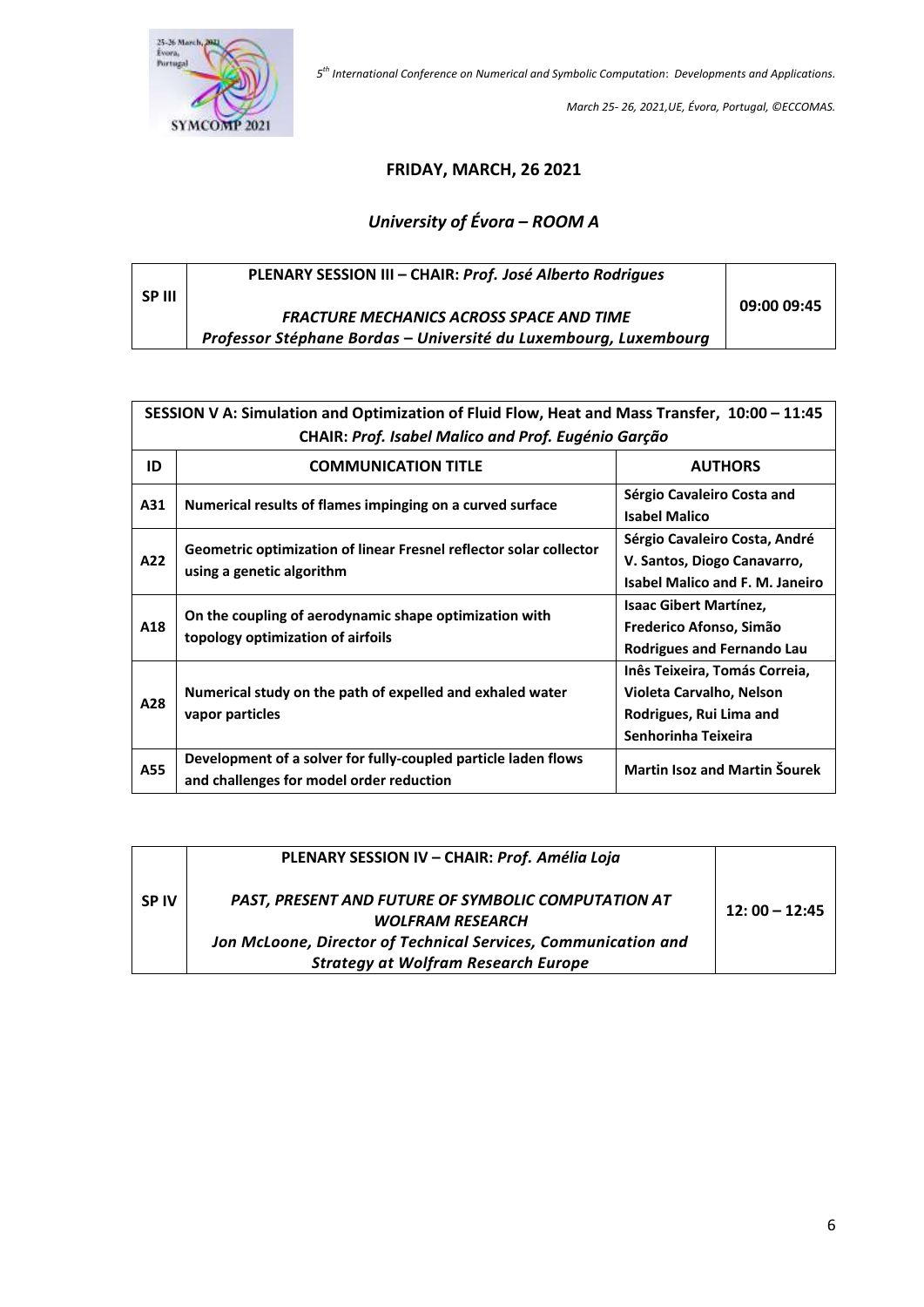

*March 25- 26, 2021,UE, Évora, Portugal, ©ECCOMAS.*

#### **FRIDAY, MARCH, 26 2021**

# *University of Évora* **–** *ROOM A*

## **SESSION VI A: Applied Machine Learning, 14:00–15:20 CHAIR:** *Prof. Antonio J. Tallón-Ballesteros and Prof. Luís Ferrás*

| ID  | <b>COMMUNICATION TITLE</b>                                   | <b>AUTHORS</b>                          |
|-----|--------------------------------------------------------------|-----------------------------------------|
| A56 | Machine Learning applied to spectrometry : a preliminary     | Alberto F. Merchán and                  |
|     | analysis                                                     | Antonio J. Tallón-Ballesteros           |
| A53 |                                                              | Miriam Contreras, A. J. Tallón-         |
|     | Ordered feature-based regression                             | <b>Ballesteros and B. G. Carrillero</b> |
| A06 | Feature subset selection in regression. A comparative study  | Antonio J. Tallón-Ballesteros           |
|     | comprising noisy data sets                                   | and Gerardo Felix-Benjamín              |
|     | Development of a machine learning model and a user interface | Cecília Coelho, Fernanda Costa,         |
| A51 | to detect illegal swimming pools                             | Luís Ferrás and Ana Jacinta             |
|     |                                                              | <b>Soares</b>                           |

|     | SESSION VII: Computational structural and thermal safety engineering, 15:30-16:50<br><b>CHAIR: Prof. Paulo Piloto and Prof. Elza Fonseca</b>      |                                                                                                                                            |  |
|-----|---------------------------------------------------------------------------------------------------------------------------------------------------|--------------------------------------------------------------------------------------------------------------------------------------------|--|
| ID  | <b>COMMUNICATION TITLE</b>                                                                                                                        | <b>AUTHORS</b>                                                                                                                             |  |
| A50 | Analytical and numerical methodologies to study four different<br>hot-rolled steel profiles under fire                                            | Elza M. M. Fonseca, Pedro N.<br>Oliveira, Raul D.S.G. Campilho<br>and Paulo A.G. Piloto                                                    |  |
| A54 | Load bearing capacity of fire rated light timber frame walls                                                                                      | Paulo A. G. Piloto and Elza<br><b>Fonseca</b>                                                                                              |  |
| A47 | Coupling of differential and integral numerical models used in<br>the improvement of comfort and energy management in indoor<br>ventilated spaces | Eusébio Conceição, João<br>Gomes, Mª Inês Conceição, Mª<br>Manuela Lúcio, Andre Fonseca<br>Ramos, Vasco Mendes and<br>Hazim Awbi           |  |
| A48 | Numerical model of a tree thermal response nearby a forest fire<br>environments in transient conditions                                           | Eusébio Conceição, João<br>Gomes, Mª Manuela Lúcio,<br>Rafael Raposo, Domingos<br>Xavier Viegas and M <sup>ª</sup> Teresa<br><b>Viegas</b> |  |

|            | PLENARY SESSION V - CHAIR: Prof. Isabel Malico                                                                                                         |             |
|------------|--------------------------------------------------------------------------------------------------------------------------------------------------------|-------------|
| <b>SPV</b> | <b>CONFRONTING THE MODERN LIFE TRILEMMA: ENERGY, FOOD AND THE</b><br><b>ENVIRONMENT</b><br>Professor Marcelo de Lemos, ITA - Aeronautical Institute of | 17:00 17:45 |
|            | Technology, São José dos Campos, Brazil                                                                                                                |             |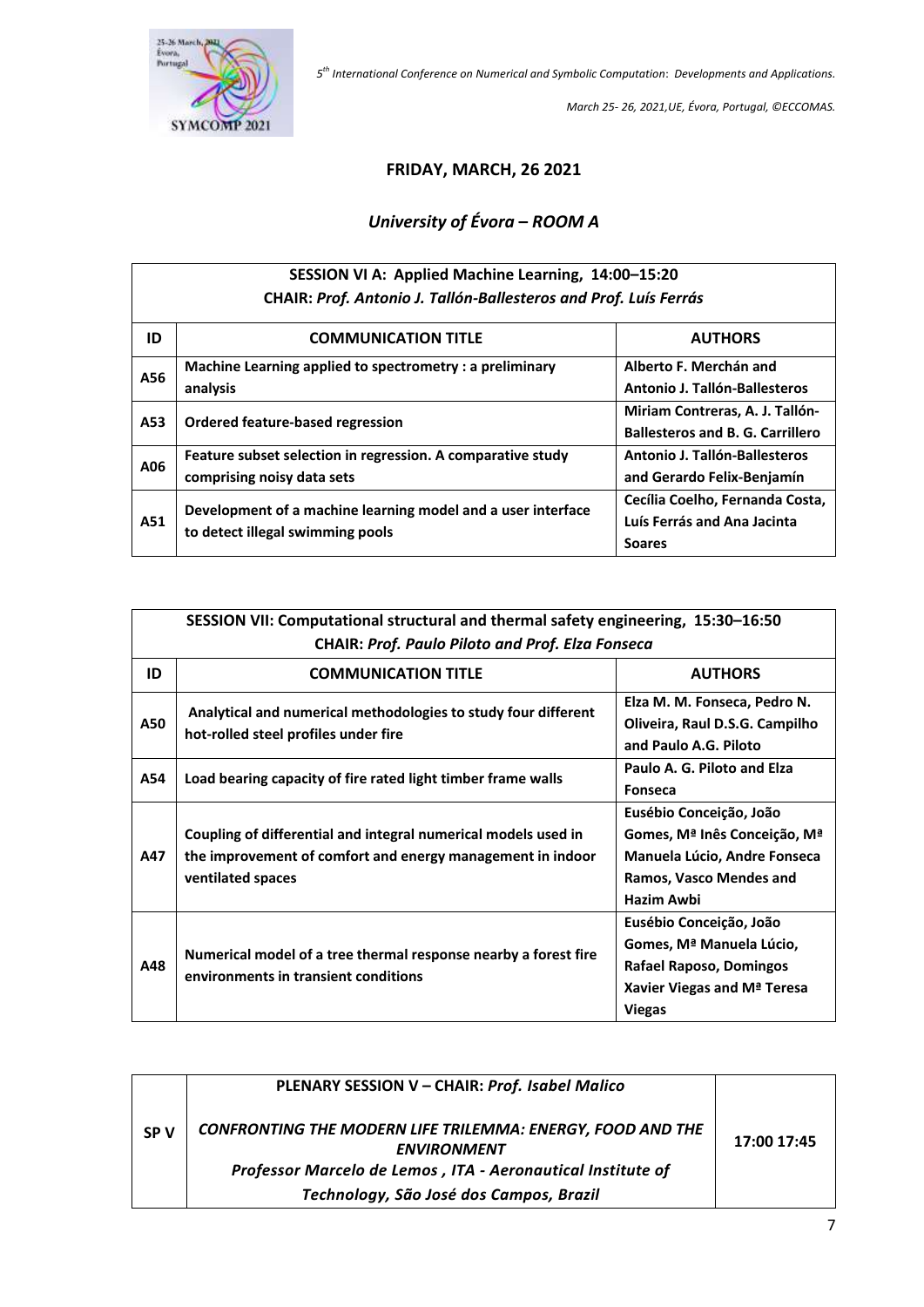

*March 25- 26, 2021,UE, Évora, Portugal, ©ECCOMAS.*

### **FRIDAY, MARCH, 26 2021**

# *University of Évora* **–** *ROOM B*

| <b>SPIII</b> | PLENARY SESSION III - CHAIR: Prof. José Alberto Rodrigues                                                           |             |
|--------------|---------------------------------------------------------------------------------------------------------------------|-------------|
| <b>Room</b>  | <b>FRACTURE MECHANICS ACROSS SPACE AND TIME</b><br>Professor Stéphane Bordas - Université du Luxembourg, Luxembourg | 09:00 09:45 |
|              |                                                                                                                     |             |

| SESSION V B: Computational Mathematics' Applications, 10:00 - 11:45 |                                                                                                                                             |                                      |  |
|---------------------------------------------------------------------|---------------------------------------------------------------------------------------------------------------------------------------------|--------------------------------------|--|
|                                                                     | <b>CHAIR: Prof. Teresa Mesquita and Prof. José Alberto Rodrigues</b>                                                                        |                                      |  |
| ID                                                                  | <b>COMMUNICATION TITLE</b>                                                                                                                  | <b>AUTHORS</b>                       |  |
| A05                                                                 | A new weak formulation for eigenvalue problems by the Schwarz                                                                               | Guilherme H. da Silva and José       |  |
|                                                                     | alternating method: numerical studies                                                                                                       | A. Rodrigues                         |  |
|                                                                     |                                                                                                                                             | <b>Desamparados Fernández-</b>       |  |
| A08                                                                 | Some advances on evolution algebras and their applications to<br>scientific disciplines                                                     | Ternero, Víctor M. Gómez-            |  |
|                                                                     |                                                                                                                                             | Sousa and Juan Núñez-Valdés          |  |
|                                                                     |                                                                                                                                             | Ahmad Fakhari, Olga Sousa            |  |
| A15                                                                 | Validation of a moving mesh finite volume interface tracking<br>method through the numerical simulation of the newtonian<br>extrudate swell | Carneiro, João Miguel Nóbrega,       |  |
|                                                                     |                                                                                                                                             | Zeljko Tukovic and Célio             |  |
|                                                                     |                                                                                                                                             | <b>Fernandes</b>                     |  |
| A17                                                                 | Symbolic approach to \$2\$-orthogonal polynomial solutions of a                                                                             | Teresa Augusta Mesquita              |  |
|                                                                     | third order differential equation                                                                                                           |                                      |  |
|                                                                     |                                                                                                                                             | Alberto Adán-Más, Pablo              |  |
| A32                                                                 | A new strategy for three-dimensional image processing                                                                                       | Arévalo-Cid, Amélia Loja,            |  |
|                                                                     |                                                                                                                                             | Fátima Montemor, José A.             |  |
|                                                                     |                                                                                                                                             | <b>Rodrigues and Teresa M. Silva</b> |  |

| <b>SP<sub>IV</sub></b> | PLENARY SESSION IV - CHAIR: Prof. Amélia Loja                                         |                 |
|------------------------|---------------------------------------------------------------------------------------|-----------------|
| <b>Room</b>            | <b>PAST, PRESENT AND FUTURE OF SYMBOLIC COMPUTATION AT</b><br><b>WOLFRAM RESEARCH</b> | $12:00 - 12:45$ |
| A                      | Jon McLoone, Director of Technical Services, Communication and                        |                 |
|                        | <b>Strategy at Wolfram Research Europe</b>                                            |                 |